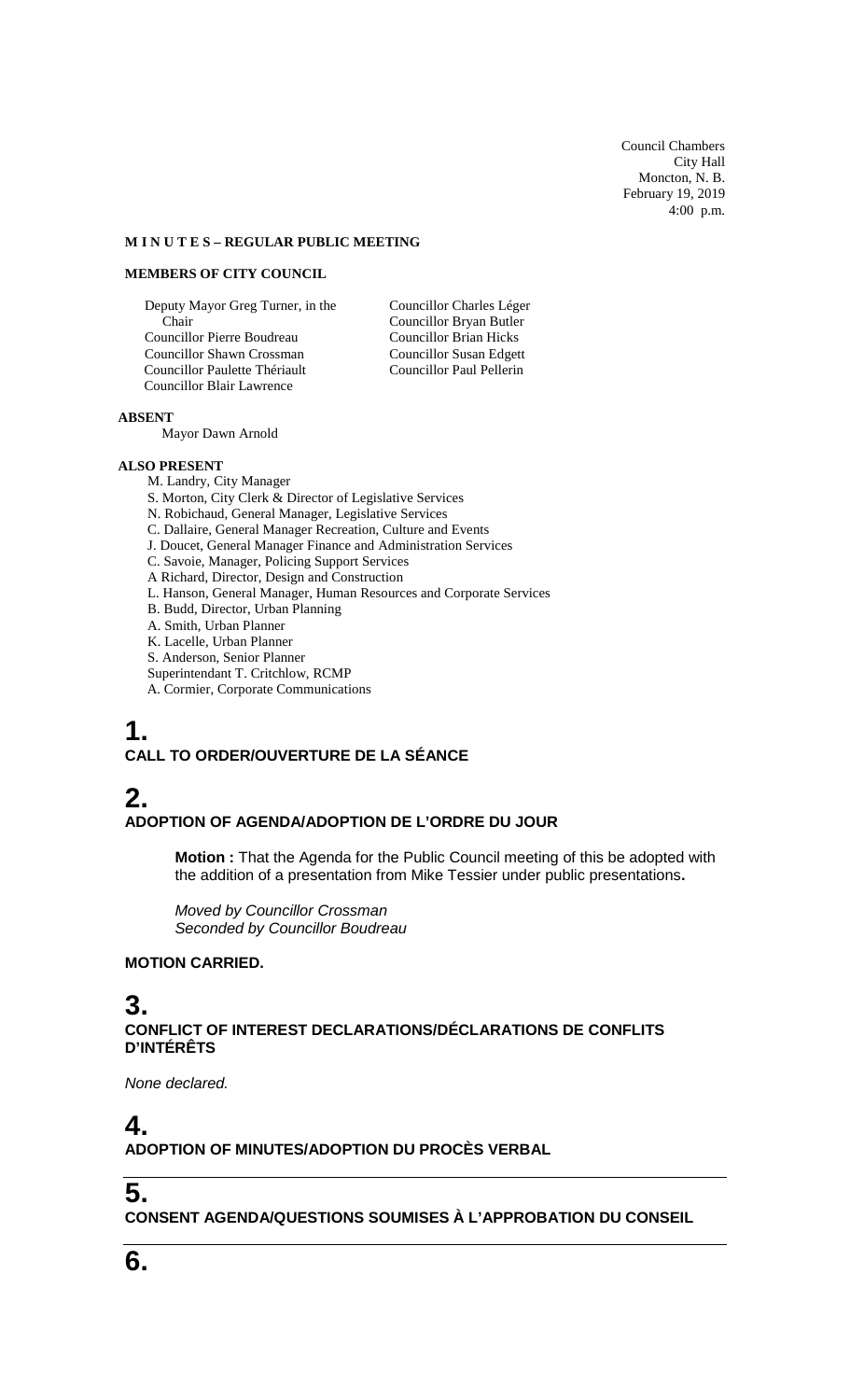## **PUBLIC AND ADMINISTRATION PRESENTATIONS/ EXPOSÉS DU PUBLIC ET DE L'ADMINISTRATIONS**

6.1 **Presentation** – Coldest Night of The Year – Mel Kennah, Executive Director and Tracy Cormier, Associate Director, Youth Impact Jeunesse

Mel Kennah and Tracey Cormier spoke to the issue of homelessness and showed a video promoting the Coldest Night of the Year is a national scheduled for Saturday evening, February 23, 2019. They thanked the lead sponsors as well as the City of Moncton's City Slicker's Team for their contribution for participating over the last six years. \$85,752 has been raised towards the \$100,000 goal. They thanked the City Slicker's Team for their participation. Forty-five (45) teams are participating this year.

The representatives thanked the City Slicker's team and presented a toque to Deputy Mayor Turner and Councillor Butler, Team Captain, City Slicker's.

The Deputy Mayor thanked the representatives for their tremendous work and dedication adding that this organization is involved in other communities across the province, i.e. Dieppe, Quispamsis, Sussex, etc. He congratulated Mr. Kennah and Ian Franklyn for the creative video.

#### 6.2 **Snow Removal** – Mike Tessier

Mike Tessier was pleased that his recommendation regarding less use of brine has been followed. He suggested lowering the speed limits by 10 km. on all city streets with the exception of school zones and felt that many collisions could be avoided. He suggested reviewing:

- o The Snow Angels Program in Windsor, Ontario, where the residents shovel their own sidewalks in snowfall amounts up to 15 cm. The snow angel program also matches volunteers in their neighbourhood with seniors over 65 and disabilities to shovel their walkway.
- o The possibility of an app (review Yellowknife Pingstreet.ca) and charging a fee of \$1. This app could broadcast closures, snow removal routes.
- o Noted ice accretion near the bus laybys where people are forced out to catch a bus.<br>O Ouestioned the average hourly cost of the City's snow removal program?
- Questioned the average hourly cost of the City's snow removal program?

Councillor Pellerin requested that Mr. Tessier provide him the information with to share with the rest of Council.

The Deputy Mayor thanked Mr. Tessier for his presentation , sharing his ideas and the thought put into his suggestions. He asked Engineering administration to take note.

#### **Other Presentation/Autres présentations**

## **7. PLANNING MATTERS/ QUESTIONS D'URBANISME**

7.1 **New Rezoning application** – YMCA Moncton North End Community Centre Rezoning

City Council received a PowerPoint presentation from Bill Budd regarding an application received from Marilou Savoie, Acadian Construction, Ltd., on behalf of the City of Moncton to rezone the property identified as PID R056FF5R from R-2 to Unit Dwelling to P1 Community Use Zone for the YMCA Moncton North End Community Centre Rezoning. The site is located north of École le sommet. Construction will commence in 2019 with intent to have the facility open in 2020. Twin Oaks will connect to Ryan Street. 155 parking spaces are proposed. A variance has been requested as a result of the cluster of trees on Fisher Street.

**Motion: That** Moncton City Council proceed with the Zoning By-law amendment being By-law Z-213.64 and:

- 1) That Council give 1st reading to Zoning By-law amendment By-law Z-213.64;
- 2) That a public hearing be set for March 18, 2019; and
- 3) That By-law Z-213.64 be referred to the Planning Advisory Committee for its written views; and

The rezoning, if approved, should be subject to a conditional zoning agreement, including but not limited to the following conditions:

- 1) That a 15 metre wide treed buffer be maintained along the northern property line as shown in Schedule B;
- 2) That notwithstanding Section 63(1) of Zoning By-law Z-213, a fence or hedge is not required along the northern property line;
- 3) That notwithstanding Section 58(2) of Zoning By-law Z-213, street trees are not required along Fisher Street;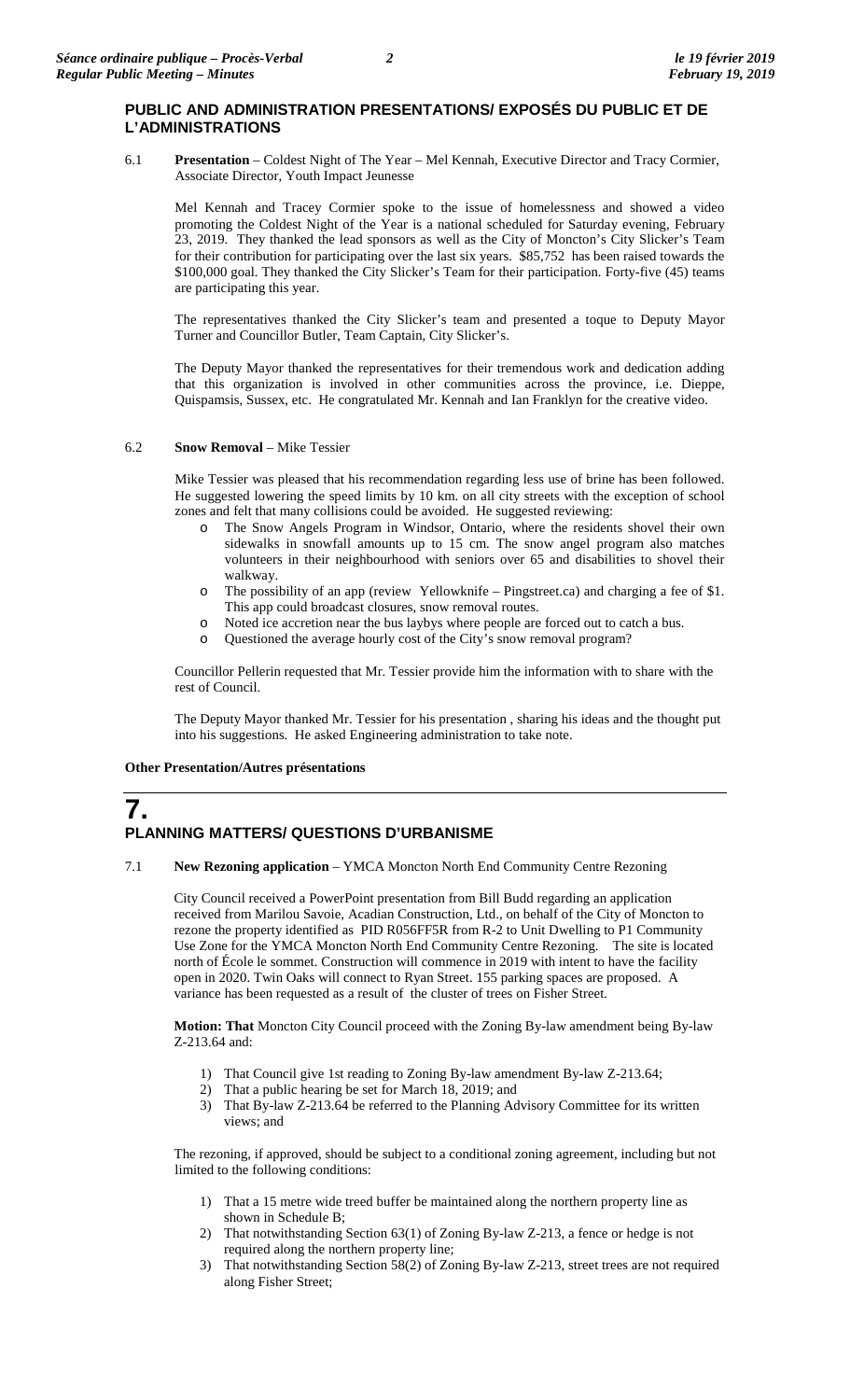- 4) That notwithstanding Section 42(1) of Zoning By-law Z-213, 155 parking spaces will be provided.
- 5) That the development be carried out in substantial conformance with the plans and drawings submitted as Schedule B.

*Moved by Councillor Pellerin Seconded by Councillor Hicks*

In reply to Councillor Pellerin Administration advised of the planned connection for Holland Street to Twin Oaks as part of future development. The intent is to construct the northwest trail in late 2020 or early 2021. The intent is also for a sidewalk on one side of Twin Oaks with a multipurpose trail on the north end centre side to provide better accessibility for pedestrians and cyclists. In terms of manicuring the trails, Mrs. Dallaire agreed to check with Parks and Leisure Operations regarding maintenance during the winter months.

In terms of a branch library, Mrs. Dallaire noted that the building was designed for expansion. The library has commenced discussions with the Province regarding such an operation however, it could be several years into the future.

Deputy Mayor Turner thanked all those involved in seeing the project materialize.

#### **MOTION CARRIED**

7.2 **New Rezoning application** – 132 McLaughlin Drive (PID 00773168)

City Council received a presentation and overview from Bill Budd regarding the request from Paul Arsenault, agent, on behalf of 692757 N.B. Inc., land owner, to rezone land at 132 McLaughlin Drive (PID 00773168) from P1 Zone (Community Use) to R-3 Zone (Multiple Unit Dwelling) to accommodate the development of an eight-unit residential building in former Fire Station. Much of the building will retain the existing façade. The large asphalt driveway will be replaced with landscaping, grass and trees. This will be part of a larger development which involves two other 40 unit multiple residential apartment buildings which do not have to be rezoned, however, the fire station site requires rezoning. Administration recommends proceeding with rezoning process as outlined in the recommendation as well as the conditions.

**Motion: That** Moncton City Council proceed with the proposed amending Zoning By-law Z-213.63 and:

- 1) That Council give 1st reading to Zoning By-law amendment Z-213.63;
- 2) That a public hearing be set for March 18, 2019; and
- 3) That By-law Z-213.63 be referred to the Planning Advisory Committee for its written views; and

The rezoning, if approved, should be subject to a conditional zoning agreement, including but not limited to:

- 1) That a right-of-way agreement be registered on the subject property for shared driveway access and shared parking with the abutting property PID 70594650;
- 2) That notwithstanding section 42(1)(c) of Zoning By-law Z-213, parking for the subject lot is permitted on a different lot and in a different zone as parking will be shared throughout the overall development plan area, (Zoned SC – Suburban Commercial), as per the registered right-of-way agreement;
- 3) That notwithstanding section 129(5)(c) of Zoning By-law Z-2, corrugated metal panels are permitted on a portion of the facade as per the elevation drawings attached as Schedule B;
- 4) That the fence on the south side be erected prior to construction work on the subject site to ensure the construction work does not negatively impact the adjacent residential neighbours;
- 5) That the landscaping be completed, as per the site plan attached as schedule B, no later than September 30th of the year following issuance of the development permit for the subject project;
- 6) That as per Policy PA-1 (Plan Administration & Implementation), a Municipal Plan amendment is not required;
- 7) That the rezoning agreement be signed within 12 months of it coming into effect unless an extension is approved, and if the agreement is not signed by the deadline, the rezoning will not come into effect;
- 8) The development shall be carried out in substantial conformance with the plans and drawings submitted as Schedule B; and
- 9) That the \$1,000 security deposit required for a Conditional Rezoning Agreement and bylaw registry fees, be paid prior to registration

*Moved by Councillor Theriault Seconded by Councillor Crossman*

Councillor Theriault commended the developers for saving the façade of the building and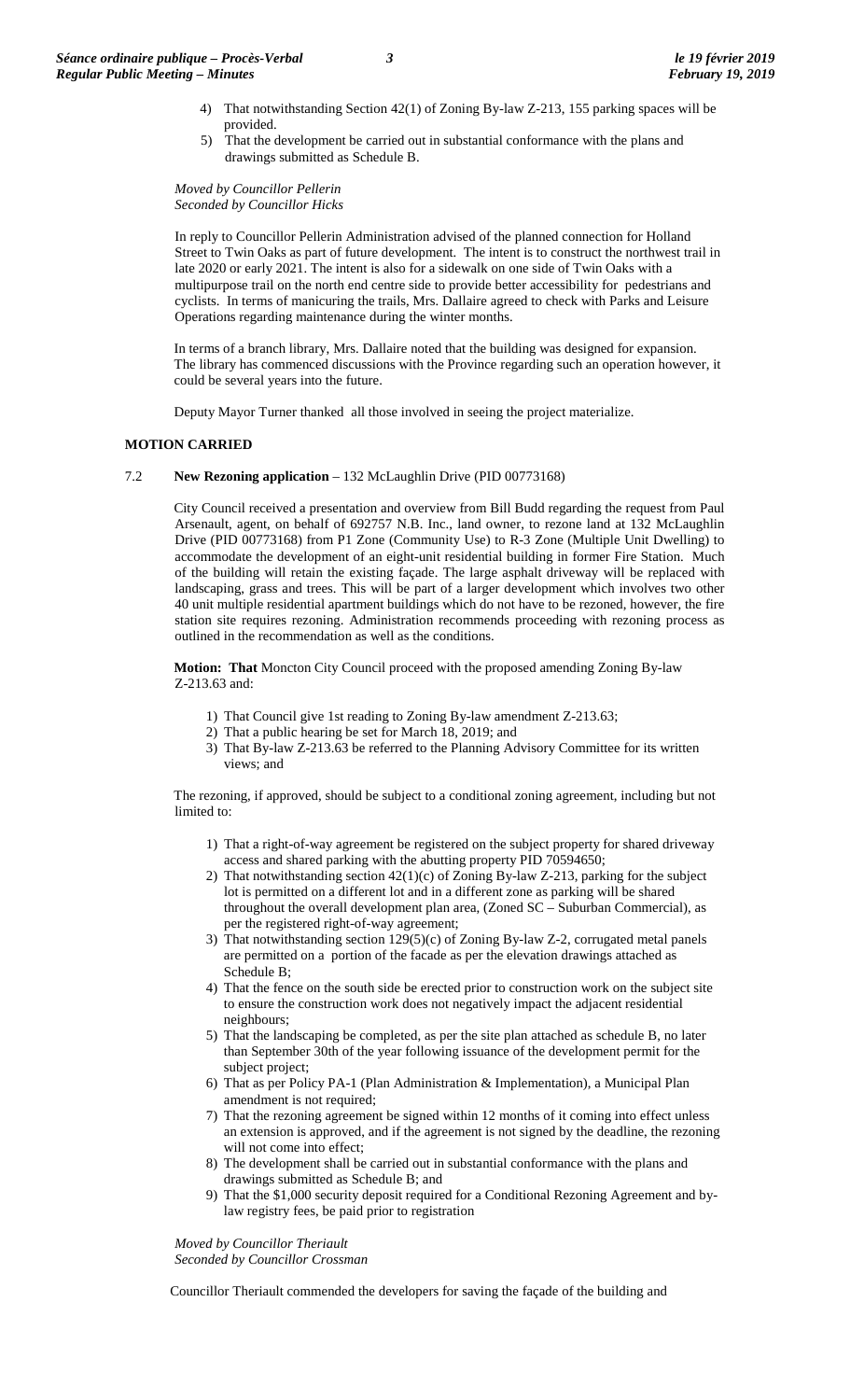encouraged more developers to adopt a similar practice when developing older buildings.

Councillor Crossman asked if complete snow removal and garbage collection will be maintained. Mr. Budd showed illustrations on the garbage enclosures on site, noting there would be a lot grading drainage plan and accommodations for storage of some snow on site.

#### **MOTION CARRIED.**

7.3 **Public Presentation** – Re-designation and Re-zoning of Lands East of Frenette Avenue, Caledonia Industrial Park

City Council received a presentation from Andrew Smith, with maps and renderings, regarding a rezoning request from MID for an amendment to the Municipal Plan and Zoning By-Law amendment application for four (4) lots in Caledonia Industrial Park. Three lots front directly onto Frenette Avenue (PID 70507017, 706315969 and 70631551; civic addresses 80, 75 and 55 respectively. The fourth lot (PID 70460829) is behind Kent's building supply and does not have a civic address. The proposal is being brought forward as a housekeeping item on behalf of Moncton Industrial Development and Urban Planning. Portions of the Subject Lands are proposed to be re-designated, to-and-from 'Industrial (ID)' to 'Community Use (CU)' (Municipal Plan); and re-zone the same lands to-and-from IP to P-2 (Zoning By-law). The purpose of the amendment is to accurately zone lands in conjunction with a recent (November, 2017) wetland (environmental engineering) delineation report and Section 109 of the Zoning By-law (30m watercourse setback).

Written objections can be submitted to the City Clerk

**Motion: That** Moncton City Council proceed with the proposed amending Municipal Plan Bylaw # Z-113.25 and Zoning By-Law # 213.62 by confirming the Public Hearing for 4:00p.m., April 1, 2019 in Council Chambers at City Hall.

*Moved by Councillor Boudreau Seconded by Councillor Theriault*

#### **MOTION CARRIED**

7.4 **Public Hearing –** Amend the permitted uses in the NC Zone (Neighbourhood Convenience) at 61 Donald Avenue

The Deputy Mayor read into the record the new procedure concerning the public hearing.

City Council received a PowerPoint presentation from Mr. Budd with the location map regarding an application was received from Jay Tse, agent, on behalf of Jeremy McCabe, land owner, to amend the permitted uses in the NC Zone (Neighbourhood Convenience) at 61Donald Avenue, to permit a residential dwelling on the main floor. The building is 3 stories with 5 residential units and will entail 1,100 feet of office space on the main floor. The developer changed the design to highlight the commercial area with larger windows, color and material is different than the remainder of the residential building which will use a cape cod siding. The site slopes towards Donald Avenue and there is a retaining wall and fence along the adjacent property. The Planning Advisory Committee recommends that Council proceed with the rezoning process subject to conditions outlined in the recommendation outlined below:

**Motion: That** Moncton City Council proceed with the Zoning By-law amendment subject to the following conditions:

- 1) That notwithstanding section 42(1)(e) of the Zoning By-law, parking is permitted in the required rear and side yard as shown on the Site Plan (Schedule B);
- 2) That notwithstanding Table 13(3) of the Zoning By-law, the setback on the flankage yard is permitted to be increased as shown on the Site Plan (Schedule B);
- 3) That notwithstanding Schedule D (Parking Requirement Chart) of the Zoning By-law, the amount of parking is permitted to be reduced as shown on the Site Plan (Schedule B);
- 4) That notwithstanding section 34(2) of the Zoning By-law the garbage storage is permitted in the required rear and side yard as shown on the Site Plan (Schedule B);
- 5) That notwithstanding section 129(1) of the Zoning By-law the height of the building is permitted to be increased to 10.54m as shown on the elevation plan (Schedule B);
- 6) That the tree line on the west side be retained as much as possible;
- 7) That the rezoning agreement be signed within 12 months of it coming into effect unless an extension is approved, and if the agreement is not signed by the deadline, the rezoning will not come into effect;
- 8) The development shall be carried out in substantial conformance with the plans and drawings submitted as Schedule B; and
- 9) That the \$1,000 security deposit required for a Conditional Rezoning Agreement and bylaw registry fees, be paid prior to registration.

*Moved by Councillor Thériault*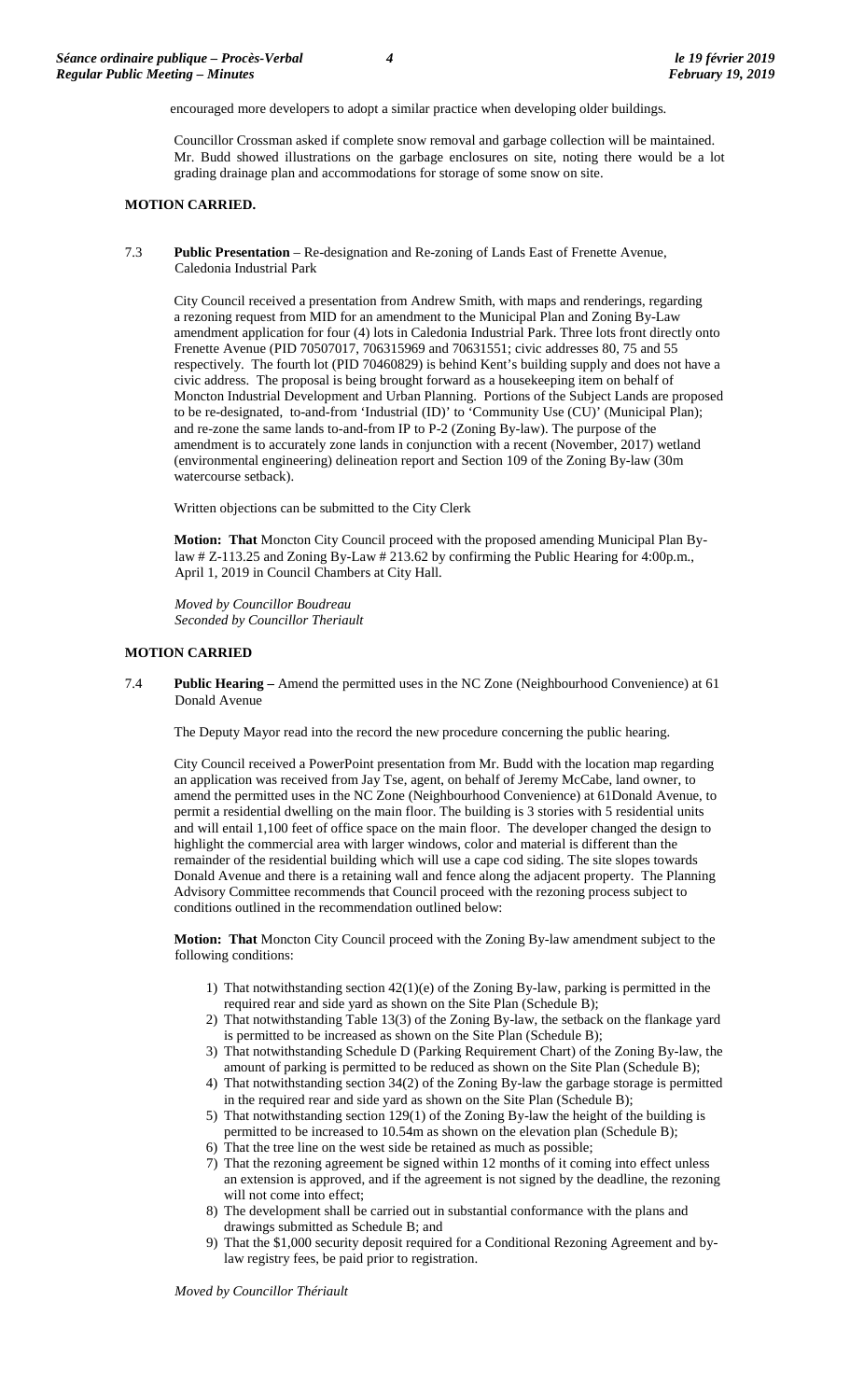#### *Seconded by Councillor Crossman*

Mike Tessier spoke in favour of the project and inquired on the number of parking spots. Mr. Budd noted nine (9) parking spaces, seven (7) regular and two barrier free.

Councillor Theriault encouraged Mr. Tse to consider siding of other colors than grey. She noted that the windows looked small and suggested more decorative windows and French doors. Mr. Tse noted that French doors take up too much space on the inside, therefore, patio doors are planned. The building is designed as a modern building. Councillor Theriault thanked Mr. Tse for his work and stressed the need for the City to review other houses in the area.

After calling for further speakers and hearing none, the Deputy Mayor declared the public hearing closed and thanked Mr. Tse for his work .

#### **MOTION CARRIED**

## **8. STATEMENTS BY MEMBERS OF COUNCIL/ EXPOSÉS DES MEMBRES DU CONSEIL**

#### *Paulette Thériault*

- Expressed sadness and offered sincere condolences to Barb Quigley and her family on the loss of her father, adding she had the pleasure of meeting Mr. Quigley during the Northrup Frye Festival.
- Thanked the organizers of the Flash Festival, in particular for the event at the Cathedral. She suggested that next year's event organizers work with the Heritage Board as it coincides with Heritage Week. Summer could be considered as well to encourage tourists to visit historic sites.

#### *Blair Lawrence*

- Congratulated and thanked the organizers of the comedy festival this year's sold out events
- Saturday is the first night of the play Beauty and the Beast and encouraged citizens to attend. It has been so popular, an additional night has been added for March 3, 2019.

#### *Charles Léger*

• Thanked Councillor Theriault for her remarks regarding the Flash Festival and concurred it was somewhat long and could be used as an event in the summer. He commended the organizers of Flash Festival.

#### *Councillor Butler*

• Expressed condolences to Barb Quigley and her family and to the Syrian family who arrived in Halifax in 2017 and recently lost 7 children in a fire.

#### *Susan Edgett*

• Shared positive comments received from Minister of Social Development Dorothy Sheppard and Yolande Cyr, during their visit to Shannex, Faubourg Mascaret

#### *Greg Turner*

- Highlighted that Moncton had a great family day and activities, including the Flash Festival.
- Highlighted activities at the Avenir centre and Ian Fowler oval, where ice sculptures were made, with buskers and figure skating.
- Encouraged citizens to use the park noting that they were well utilized
- Congratulated the organizers of the Wildcats Game
- Participated in Girl Guide and Boy Scout week and Lord and Lady Baden Powell day aka Thinking Day
- Commended By-Law enforcement and the RCMP who attended DMCI Board meeting to work together to pilot a project regarding issues in the downtown, i.e. homelessness and panhandling.
- Congratulated Councillor Lawrence on his role in Beauty and the Beast.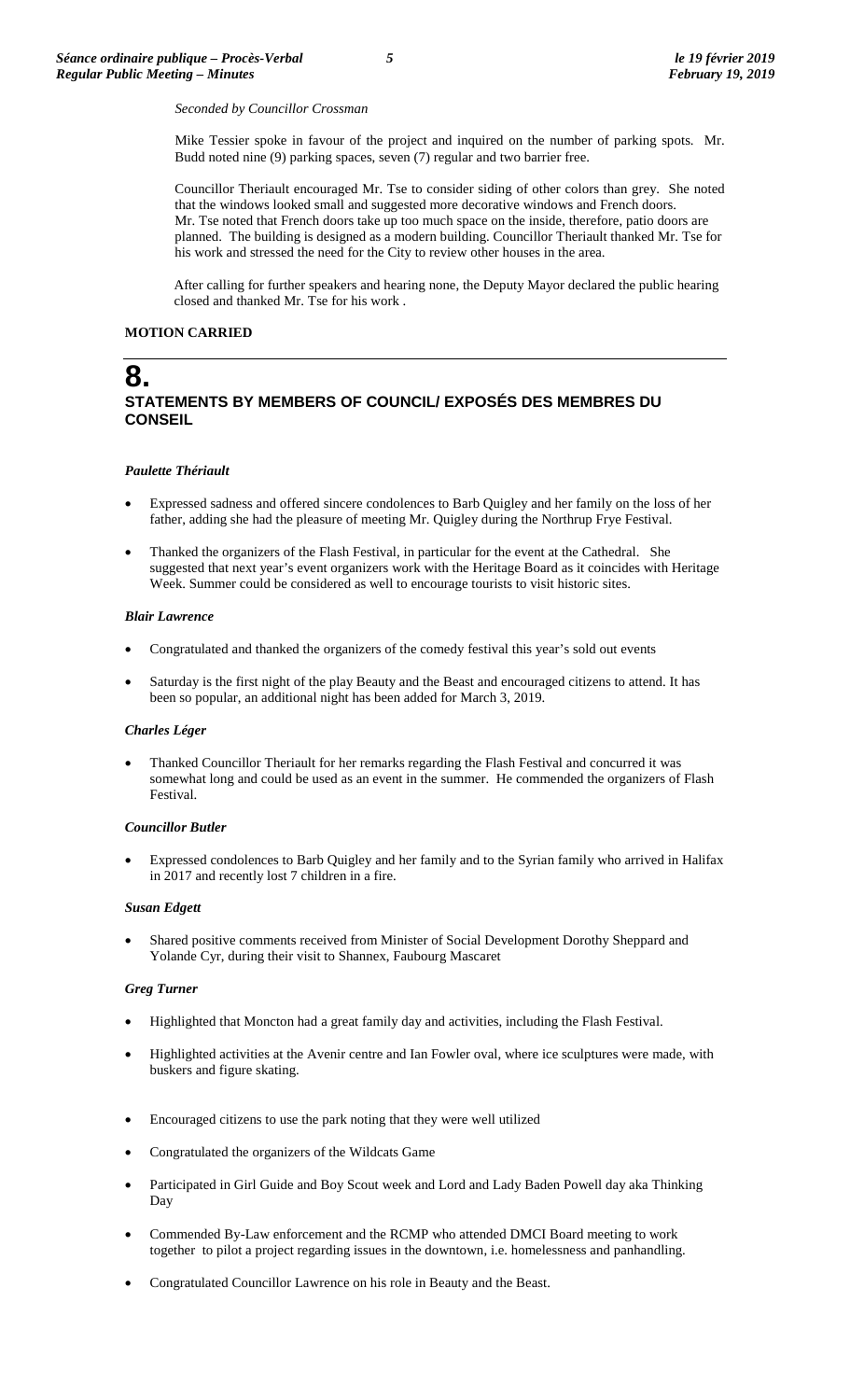• Passed along condolences to Barb Quigley, City Clerk and her family at the loss of her father.

## **9. REPORTS AND RECOMMENDATIONS FROM COMMITTEES AND PRIVATE MEETINGS/ RAPPORTS ET RECOMMANDATIONS DES COMITÉS ET RÉUNIONS À HUIS CLOS**

## **10. REPORTS FROM ADMINISTRATION/ RAPPORTS DE L'ADMINISTRATION**

10.1 **City Contract No**. **W19D 04BA –** Shediac Road Widening

#### **Motion:**

- 1. That City Contract No. W19D 04BA, Shediac Road Widening, be awarded to Modern Construction (1983) Ltd. in the amount of \$2,560,993.94 including HST (\$2,322,398.38 net municipal cost), and that the budget for the project be set at \$2,700,000 including net HST, engineering, utility relocation costs and contingency.
- 2. It is also recommended that a contract be drafted, and that the Mayor and City Clerk be authorized to sign said contract and affix the Corporate Seal of the City of Moncton thereto.

*Moved by Councillor Crossman Seconded by Councillor Theriault*

In reply to Councillor Crossman, Mr. Richard commented that there were two reasons for the delay of this work i.e. the construction of the basins. This summer Ducks Unlimited will add plants to the naturalized basin. From a flood risk view the basin is operational. As the dog bone installation by the Province is complete, the City now can proceed with this project.

#### **MOTION CARRIED**

- 10.2 **City Contract No. W19D 05DJ** Street Reconstruction No. 3 Pleasant Street
	- 1. That City Contract No. W19D 05DJ, Street Reconstruction No. 3, be awarded to 683962 NB Ltd. in the amount of \$2,729,111.00 including HST, (\$2,474,852.78 net HST) and that the budget for the project be set at \$2,875,000.00 including net HST, engineering and contingency.
	- 2. It is also recommended that a contract be drafted, and that the Mayor and City Clerk be authorized to sign said contract and affix the Corporate Seal of the City of Moncton.

*Moved by Councillor Crossman Seconded by Councillor Boudreau*

Councillor Crossman noted that the upper portion of Pleasant Street was iced and asked if the water would be incurred to limit flooding. Mr. Richard noted that when these projects are undertaken, drainage is considered, however, this winter has experienced much ice build up and efforts are made to put in basins to mitigate flooding.

#### **MOTION CARRIED**

10.3 **Request for Proposal RFP18-093** – Interpretive Translation Services (Postponed at February 4, 2019 RPC)

**Motion: That** Request for Proposal #RFP18-093 for the provision of Interpretive Translation Services be awarded to the highest-scoring Proponent, being Nathalie Wilson, for a one (1) year period, with options to extend the agreement for up to four (4) additional one (1) year periods (if it is in the City's best interest to do so).

*Moved by Councillor Lawrence Seconded by Councillor Hicks*

**MOTION CARRIED –** *Councillors Crossman and Thériault registered nay votes***.**

10.4 **Request for Proposal RFP19-010** – "Mobile Fun" Outdoor Recreation Programming Services

**Motion: That** Request for Proposal #RFP19-010 for the provision of Outdoor Recreation Programming Services for the "Mobile Fun" Program be awarded to the highest-scoring Proponent for a one (1) year period, being the YMCA of Greater Moncton, at a total cost of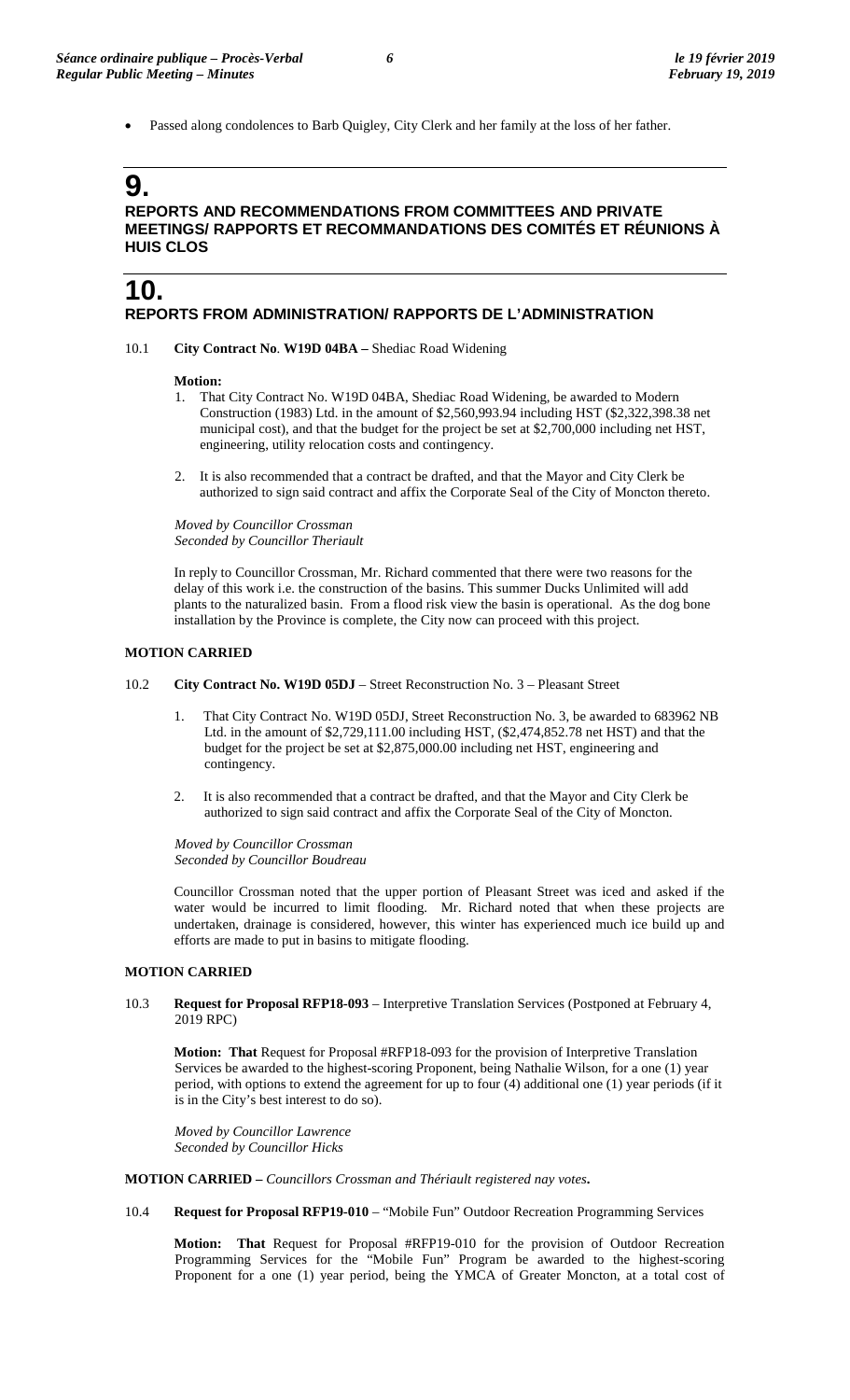\$64,000, including H.S.T. @ 15%, with options to extend the agreement for up to four (4) additional one (1) year periods if it is in the City's best interest to do so.

*Moved by Councillor Butler Seconded by Councillor Lawrence*

#### **MOTION CARRIED**

# **11.**

## **READING OF BY-LAWS/ LECTURE D'ARRÊTÉS MUNICIPAUX**

*The City Clerk announced that the following by-laws will be posted on line at [www.moncton.ca](http://www.moncton.ca/) in lieu of reading them into the record at future meetings, pursuant to Section 15.3(a) ii (A&B) of the Local Governance Act, or same can be faxed, mailed or e-mailed to interested parties at their request*.

11.1 **A By Law** in Amendment of the City of Moncton Zoning By-Law, being By-Law Z-213.64 – YMCA Moncton North Community Centre Rezoning – *First Reading (subject to approval item 7.1)*

*First Reading only*

*Pursuant to Section 15.3(a) ii (A&B) of the Local Governance Act the following by-laws were*  posted on the City of Moncton Internet site for the required time period specified in the Act. The *by-laws receive second and third readings by title only.*

11.2 **A By Law** in Amendment of the City of Moncton Zoning By-Law, being By-Law Z-213.63 – 132 McLaughlin Drive – *First Reading (subject to approval item 7.2)*

#### *First Reading*

11.3 **A By Law** in Amendment of the City of Moncton Zoning By-Law, being By-Law Z-213.61 – Donald Ave. – *Second & Third Readings (subject to approval item 7.4)* 

**Motion:** I would move that 2<sup>nd</sup> Reading be given to By-Law Z-213.61.

*Moved by Councillor Butler Seconded by Councillor Boudreau*

#### **MOTION CARRIED**

#### **2nd reading was administered by the City Clerk.**

**Motion:** I would move that 3rd reading be given and that by-law Z-213.61 be ordained and passed and the Mayor and City Clerk be authorized to affix the corporate seal thereto.

*Moved by Councillor Butler Seconded by Councillor Leger*

#### **MOTION CARRIED**

**3rd reading was administered by the City Clerk**

## **12. NOTICES MOTIONS AND RESOLUTIONS/ AVIS DE MOTIONS ET RÉSOLUTIONS**

# **13.**

**APPOINTMENTS TO COMMITTEES/ NOMINATIONS À DES COMITÉS**

## **14.**

## **ADJOURNMENT/ CLÔTURE DE LA SÉANCE**

**Motion : That** the Public Meeting of this date stand adjourned**.**

*Moved by Councillor Boudreau*

## **MOTION CARRIED.**